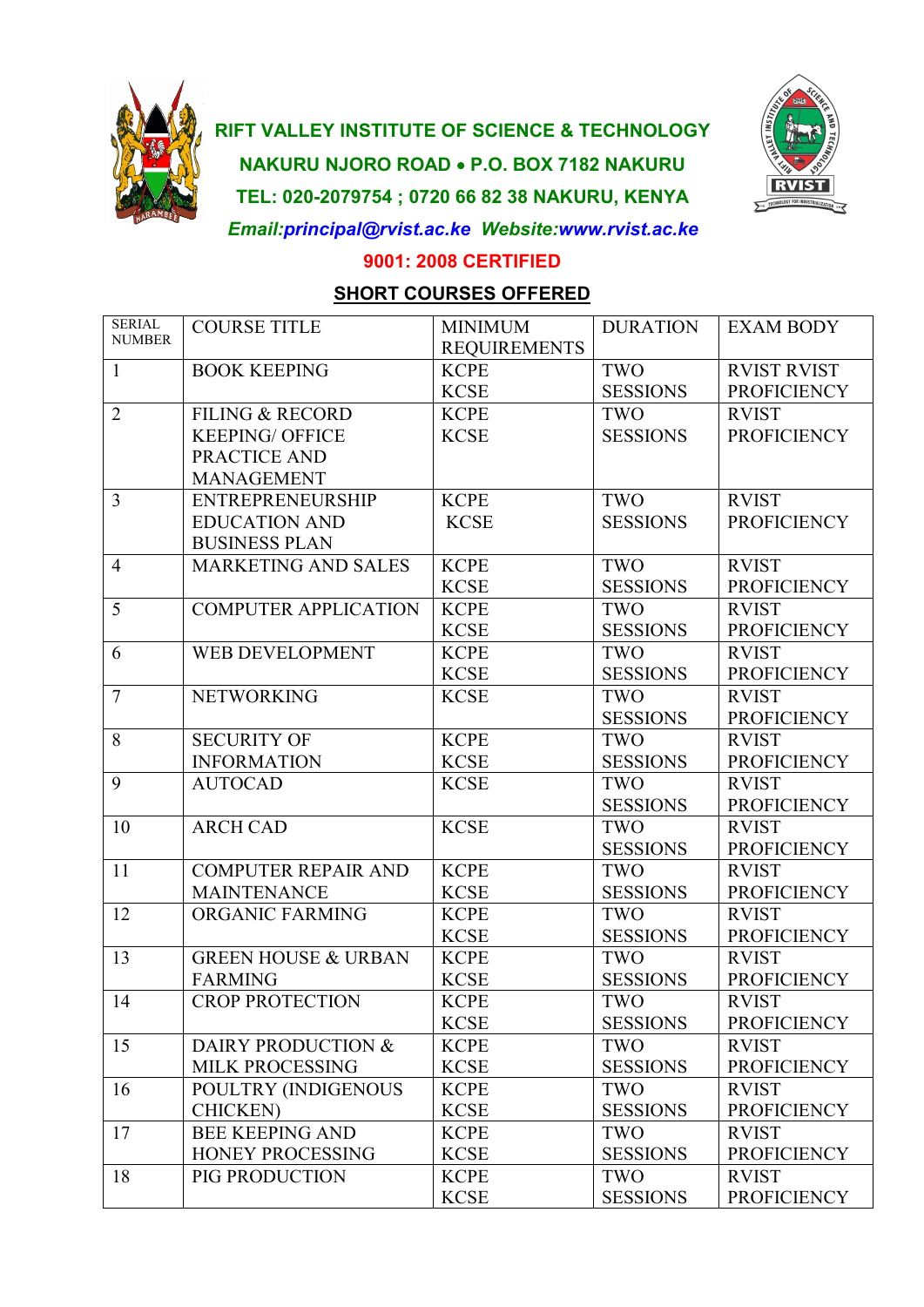| 19 | <b>GOAT PRODUCTION</b>                  | <b>KCPE</b>                | TWO             | <b>RVIST</b>       |
|----|-----------------------------------------|----------------------------|-----------------|--------------------|
|    |                                         | <b>KCSE</b>                | <b>SESSIONS</b> | <b>PROFICIENCY</b> |
| 20 | PROJECT PROPOSAL                        | <b>KCSE</b>                | TWO             | <b>RVIST</b>       |
|    | <b>WRITING</b>                          |                            | <b>SESSIONS</b> | <b>PROFICIENCY</b> |
| 21 | <b>FISH FARMING</b>                     | <b>KCPE</b>                | TWO             | <b>RVIST</b>       |
|    |                                         | <b>KCSE</b>                | <b>SESSIONS</b> | <b>PROFICIENCY</b> |
| 22 | <b>BIOGAS PRODUCTION</b>                | <b>KCPE</b>                | TWO             | <b>RVIST</b>       |
|    |                                         | <b>KCSE</b>                | <b>SESSIONS</b> | <b>PROFICIENCY</b> |
| 23 | METAL WELDING AND<br><b>FABRICATION</b> | <b>KCPE</b><br><b>KCSE</b> | TWO             | <b>RVIST</b>       |
|    |                                         |                            | <b>SESSIONS</b> | <b>PROFICIENCY</b> |
|    |                                         |                            | 3 MONTHS        | <b>NITA UP</b>     |
|    |                                         |                            |                 | <b>GRADING</b>     |
|    |                                         |                            | <b>6 MONTHS</b> | <b>GRADE TEST</b>  |
|    |                                         |                            |                 | $(III -I)$         |
| 24 | <b>AUTOMOBILE DRIVING</b>               | <b>KCPE</b>                | TWO             | <b>TRAFFIC</b>     |
|    |                                         | <b>KCSE</b>                | <b>SESSIONS</b> | <b>POLICE</b>      |
| 25 | <b>MOTOR VEHICLE</b>                    | <b>KCPE</b>                | TWO             | <b>RVIST</b>       |
|    | <b>MAINTENANCE</b>                      | <b>KCSE</b>                | <b>SESSIONS</b> | <b>PROFICIENCY</b> |
|    |                                         |                            | <b>3 MONTHS</b> | <b>NITA UP</b>     |
|    |                                         |                            |                 | <b>GRADING</b>     |
|    |                                         |                            | <b>6 MONTHS</b> | <b>GRADE TEST</b>  |
|    |                                         |                            |                 | $(III -I)$         |
| 26 | <b>VEHICLE PANEL BEATING</b>            | <b>KCPE</b>                | TWO             | <b>RVIST</b>       |
|    |                                         | <b>KCSE</b>                | <b>SESSIONS</b> | <b>PROFICIENCY</b> |
|    |                                         |                            | 3 MONTHS        | <b>NITA UP</b>     |
|    |                                         |                            |                 | <b>GRADING</b>     |
|    |                                         |                            | <b>6 MONTHS</b> | <b>GRADE TEST</b>  |
|    |                                         |                            |                 | $(III -I)$         |
| 27 | <b>ELECTRICAL WIRING</b>                | <b>KCPE</b>                | TWO             | <b>RVIST</b>       |
|    | AND INSTALLATION                        | <b>KCSE</b>                | <b>SESSIONS</b> | <b>PROFICIENCY</b> |
|    |                                         |                            | 3 MONTHS        | <b>NITA UP</b>     |
|    |                                         |                            |                 | <b>GRADING</b>     |
|    |                                         |                            | <b>6 MONTHS</b> | <b>GRADE TEST</b>  |
|    |                                         |                            |                 | $(III -I)$         |
| 28 | <b>ELETRICAL FITTER</b>                 | <b>KCPE</b>                | TWO             | <b>RVIST</b>       |
|    |                                         | <b>KCSE</b>                | <b>SESSIONS</b> | <b>PROFICIENCY</b> |
|    |                                         |                            | 3 MONTHS        | <b>NITA UP</b>     |
|    |                                         |                            |                 | <b>GRADING</b>     |
|    |                                         |                            | <b>6 MONTHS</b> | <b>GRADE TEST</b>  |
|    |                                         |                            |                 | $(III -I)$         |
| 29 | <b>REFRIGIRATION AND AIR</b>            | <b>KCPE</b>                | TWO             | <b>RVIST</b>       |
|    | <b>CONDITIONING</b>                     | <b>KCSE</b>                | <b>SESSIONS</b> | <b>PROFICIENCY</b> |
|    |                                         |                            | 3 MONTHS        | <b>NITA UP</b>     |
|    |                                         |                            |                 | <b>GRADING</b>     |
|    |                                         |                            | <b>6 MONTHS</b> | <b>GRADE TEST</b>  |
|    |                                         |                            |                 | $(III -I)$         |
| 30 | <b>COMPUTER AND MOBILE</b>              | <b>KCPE</b>                | TWO             | <b>RVIST</b>       |
|    | <b>MAINTENANCE AND</b>                  | <b>KCSE</b>                | <b>SESSIONS</b> | <b>PROFICIENCY</b> |
|    | <b>REPAIRS</b>                          |                            |                 |                    |
|    |                                         |                            |                 |                    |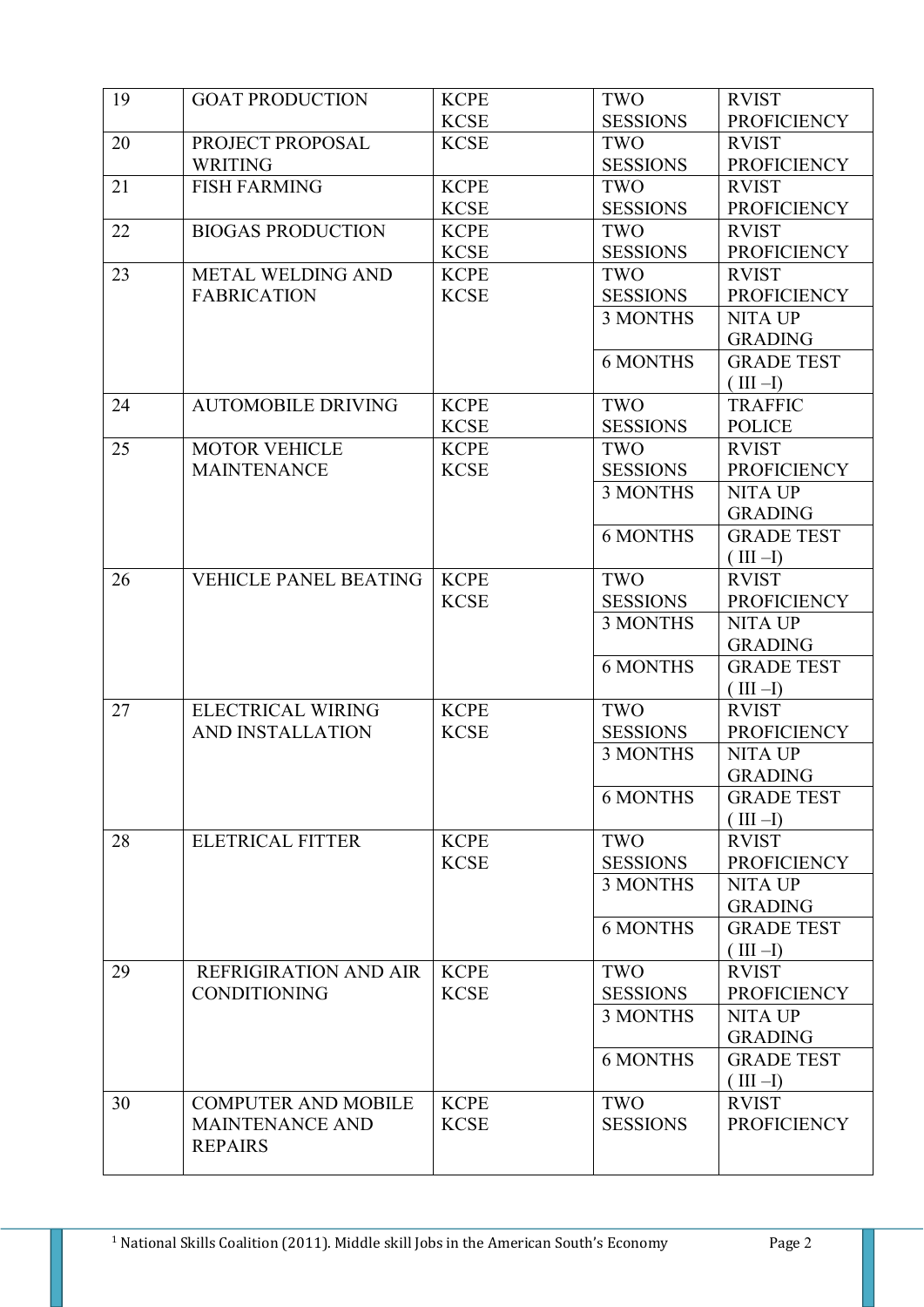| 31 | <b>MARSONRY</b>              | <b>KCPE</b> | TWO             | <b>RVIST</b>       |
|----|------------------------------|-------------|-----------------|--------------------|
|    |                              | <b>KCSE</b> | <b>SESSIONS</b> | <b>PROFICIENCY</b> |
|    |                              |             | <b>3 MONTHS</b> | <b>NITA UP</b>     |
|    |                              |             |                 | <b>GRADING</b>     |
|    |                              |             | <b>6 MONTHS</b> | <b>GRADE TEST</b>  |
|    |                              |             |                 | $(III -I)$         |
| 32 | <b>CARPENTRY</b>             | <b>KCPE</b> | TWO             | <b>RVIST</b>       |
|    |                              | <b>KCSE</b> | <b>SESSIONS</b> | <b>PROFICIENCY</b> |
|    |                              |             | <b>3 MONTHS</b> | <b>NITA UP</b>     |
|    |                              |             |                 | <b>GRADING</b>     |
|    |                              |             | <b>6 MONTHS</b> | <b>GRADE TEST</b>  |
|    |                              |             |                 | $(III -I)$         |
| 33 | <b>SPECIAL FURNITURE</b>     | <b>KCPE</b> | TWO             | <b>RVIST</b>       |
|    | <b>DESIGN</b>                | <b>KCSE</b> | <b>SESSIONS</b> | <b>PROFICIENCY</b> |
| 34 | <b>BLOCK LAYING AND</b>      | <b>KCPE</b> | TWO             | <b>RVIST</b>       |
|    | <b>CONCRETING</b>            | <b>KCSE</b> | <b>SESSIONS</b> | <b>PROFICIENCY</b> |
| 35 | <b>PLUMBING</b>              | <b>KCPE</b> | TWO             | <b>RVIST</b>       |
|    |                              | <b>KCSE</b> | <b>SESSIONS</b> | <b>PROFICIENCY</b> |
|    |                              |             | 3 MONTHS        | <b>NITA UP</b>     |
|    |                              |             |                 | <b>GRADING</b>     |
|    |                              |             | <b>6 MONTHS</b> | <b>GRADE TEST</b>  |
|    |                              |             |                 | $(III -I)$         |
| 36 | <b>ARCHTECTURAL</b>          | <b>KCPE</b> | TWO             | <b>RVIST</b>       |
|    | <b>DRAWING/ BLUE PRINT</b>   | <b>KCSE</b> | <b>SESSIONS</b> | <b>PROFICIENCY</b> |
|    | <b>READING</b>               |             |                 |                    |
| 37 | <b>ROOFWATER</b>             | <b>KCPE</b> | TWO             | <b>RVIST</b>       |
|    | HARNESSING/ GUTTER           | <b>KCSE</b> | <b>SESSIONS</b> | <b>PROFICIENCY</b> |
|    | <b>INSTALATION</b>           |             |                 |                    |
| 38 | <b>INTERIOR AND PAINTING</b> | <b>KCPE</b> | TWO             | <b>RVIST</b>       |
|    | <b>DECORATION</b>            | <b>KCSE</b> | <b>SESSIONS</b> | <b>PROFICIENCY</b> |
| 39 | TILING AND GLAZING           | <b>KCPE</b> | TWO             | <b>RVIST</b>       |
|    |                              | <b>KCSE</b> | <b>SESSIONS</b> | <b>PROFICIENCY</b> |
| 40 | <b>GYPSUM MOULDING</b>       | <b>KCPE</b> | TWO             | <b>RVIST</b>       |
|    |                              | <b>KCPE</b> | <b>SESSIONS</b> | <b>PROFICIENCY</b> |
| 41 | <b>ALUMINIUM</b>             | <b>KCPE</b> | TWO             | <b>RVIST</b>       |
|    | <b>FABRICATION</b>           | <b>KCSE</b> | <b>SESSIONS</b> | <b>PROFICIENCY</b> |
| 42 | <b>BUILDING MAINTENANCE</b>  | <b>KCPE</b> | TWO             | <b>RVIST</b>       |
|    |                              | <b>KCSE</b> | <b>SESSIONS</b> | <b>PROFICIENCY</b> |
| 43 | CERAMICS (POTTERY,           | <b>KCPE</b> | TWO             | <b>RVIST</b>       |
|    | FLOWER VASES,                | <b>KCSE</b> | <b>SESSIONS</b> | <b>PROFICIENCY</b> |
|    | <b>DECORATION TILES ETC)</b> |             |                 |                    |
| 44 | <b>GRAPHICS AND ART</b>      | <b>KCPE</b> | TWO             | <b>RVIST</b>       |
|    | <b>DESIGN</b>                | <b>KCSE</b> | <b>SESSIONS</b> | <b>PROFICIENCY</b> |
| 45 | <b>CAKE AND BREAD</b>        | <b>KCPE</b> | TWO             | <b>RVIST</b>       |
|    | <b>MAKING</b>                | <b>KCSE</b> | <b>SESSIONS</b> | <b>PROFICIENCY</b> |
| 46 | <b>FASHION DESIGN</b>        | <b>KCPE</b> | TWO             | <b>RVIST</b>       |
|    |                              | <b>KCSE</b> | <b>SESSIONS</b> | <b>PROFICIENCY</b> |
|    |                              |             |                 |                    |
| 47 | <b>TOUR GUIDE</b>            | <b>KCPE</b> | TWO             | <b>RVIST</b>       |
|    |                              | <b>KCSE</b> | <b>SESSIONS</b> | <b>PROFICIENCY</b> |
| 48 | <b>LIFE</b>                  | <b>KCPE</b> | TWO             | <b>RVIST</b>       |
|    | SKILLS/COMMUNICATION         | <b>KCSE</b> | <b>SESSIONS</b> | <b>PROFICIENCY</b> |

<sup>1</sup> National Skills Coalition (2011). Middle skill Jobs in the American South's Economy Page 3